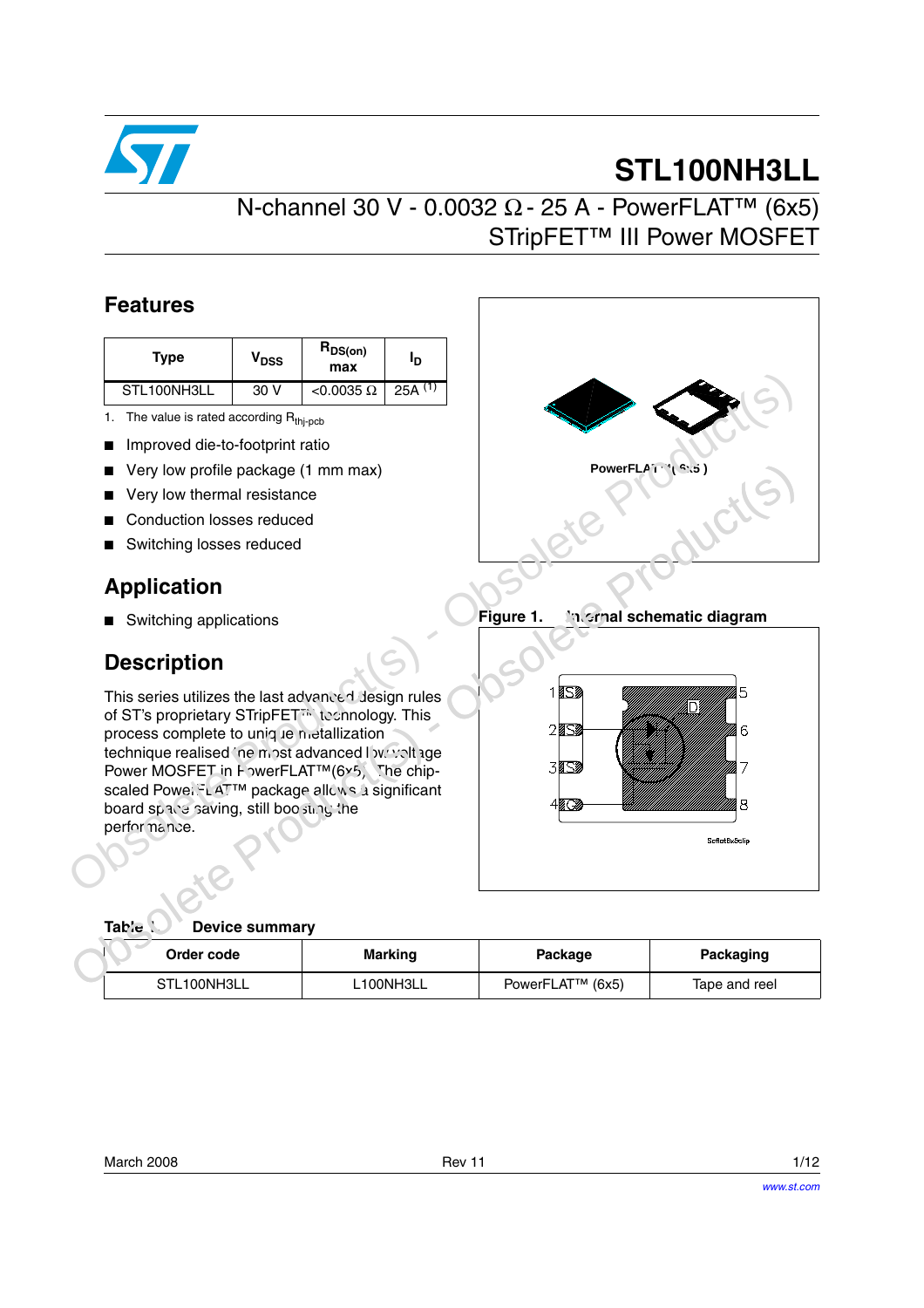## **Contents**

| Medicate Product(5) Obsolete Product(5) |
|-----------------------------------------|

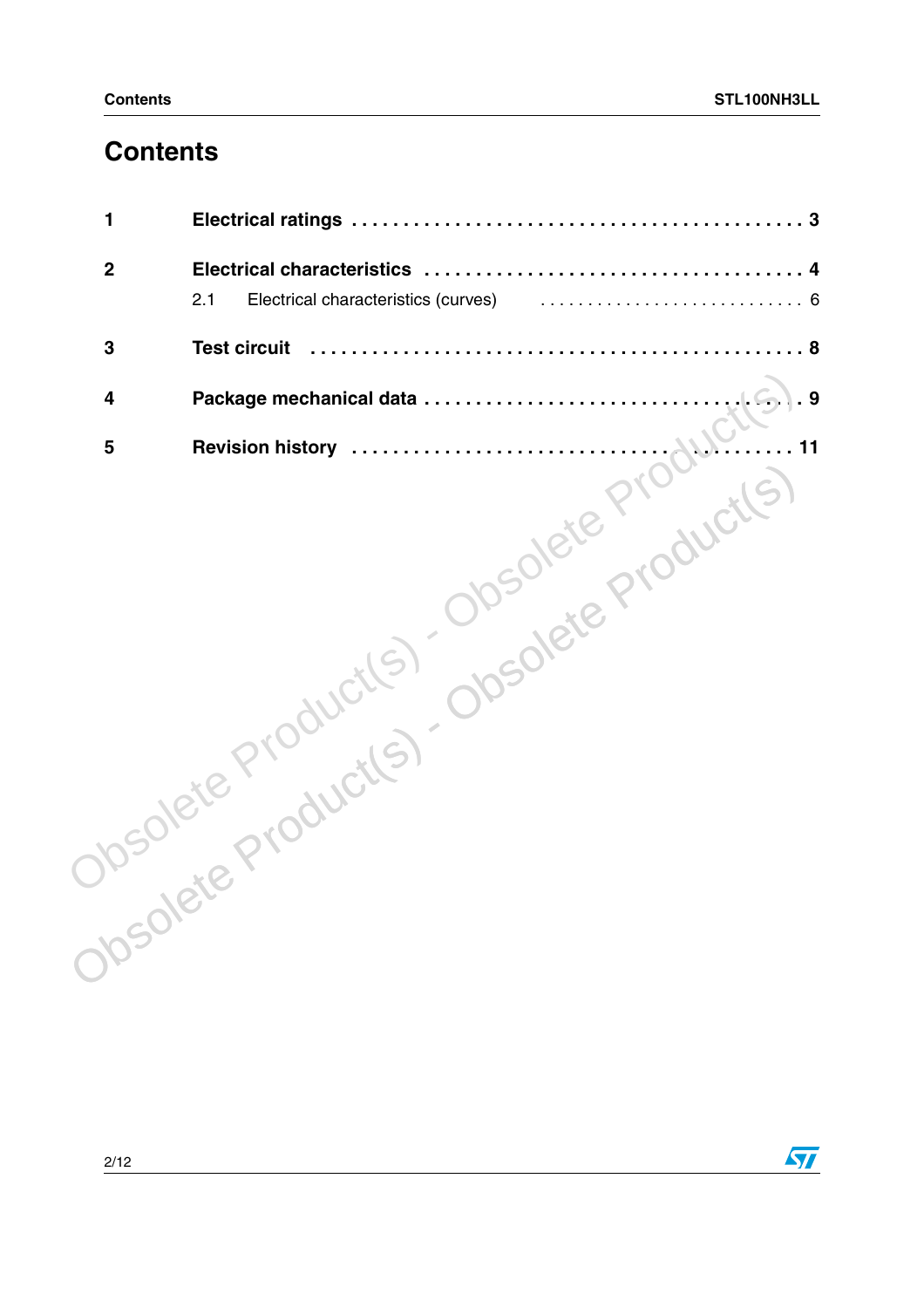## <span id="page-2-0"></span>**1 Electrical ratings**

### <span id="page-2-1"></span>**Table 2. Absolute maximum ratings**

| Symbol                                                    | <b>Parameter</b>                                                                                                                                                                                     | Value      | Unit           |
|-----------------------------------------------------------|------------------------------------------------------------------------------------------------------------------------------------------------------------------------------------------------------|------------|----------------|
| $V_{DS}$                                                  | Drain-source voltage ( $V_{GS} = 0$ )                                                                                                                                                                | 30         | V              |
| $V_{GS}^{(\overline{1})}$                                 | Gate-source voltage                                                                                                                                                                                  | ±16        | V              |
| $V_{GS}^{(2)}$                                            | Gate-source voltage                                                                                                                                                                                  | ±18        | V              |
| $I_D$ <sup>(3)</sup>                                      | Drain current (continuous) at $T_C = 25 °C$                                                                                                                                                          | 100        | А              |
| $I_D$ (3)                                                 | Drain current (continuous) at $T_C = 100 °C$                                                                                                                                                         | 71         | Α              |
| $I_D$ (5)                                                 | Drain current (continuous) at $T_C = 100 °C$                                                                                                                                                         | 15.6       | $\overline{A}$ |
| $I_{DM}$ <sup>(4)</sup>                                   | Drain current (pulsed)                                                                                                                                                                               | 100        | A              |
| $I_D$ <sup>(5)</sup>                                      | Drain current (continuous) at $T_C = 25 °C$                                                                                                                                                          | 25         | A              |
| $P_{TOT}$ (3)                                             | Total dissipation at $T_C = 25 °C$                                                                                                                                                                   | 80         | W              |
| $P_{TOT}$ <sup>(5)</sup>                                  | Total dissipation at $T_C = 25 °C$                                                                                                                                                                   | 4          | W              |
|                                                           | Derating factor                                                                                                                                                                                      | 0.03       | W/°C           |
| $T_{\rm J}$<br>$T_{\text{stg}}$                           | Operating junction temperature<br>Storage temperature                                                                                                                                                | -55 to 150 | $^{\circ}C$    |
| Continuous mode<br>1.<br>2.<br>3.<br>4.<br>5.<br>Table 3. | Guaranteed for test time ≤15ms<br>The value is rated according $R_{\text{th}-c}$<br>Pulse width limited by sate cherating area<br>The value is rated according Rthj-pcb<br><b>Thermal resistance</b> |            |                |
| Symbol                                                    | <b>Parameter</b>                                                                                                                                                                                     | Value      | Unit           |
| $R_{\text{thj-case}}$                                     | Thermal resistance junction-case (drain) (steady state)                                                                                                                                              | 1.56       | $\degree$ C/W  |
| $R_{thj-pcb}$ <sup>(1)</sup>                              | Thermal resistance junction-ambient                                                                                                                                                                  | 31.3       | $\degree$ C/W  |
| Table 4.                                                  | When mounted on FR-4 board of 1inch <sup>2</sup> , 2oz Cu, t < 10 sec<br><b>Avalanche data</b>                                                                                                       |            |                |
| Symbol                                                    | <b>Parameter</b>                                                                                                                                                                                     | Value      | Unit           |
| <b>I</b> <sub>AV</sub>                                    | Not-repetitive avalanche current                                                                                                                                                                     | 7.5        | A              |
|                                                           |                                                                                                                                                                                                      |            |                |

#### **Table 3. Thermal resistance**

|                                                                          | Symbol                | <b>Parameter</b>                                        | <b>Value</b> | <b>Unit</b>   |  |  |
|--------------------------------------------------------------------------|-----------------------|---------------------------------------------------------|--------------|---------------|--|--|
|                                                                          | $R_{\text{thi-case}}$ | Thermal resistance junction-case (drain) (steady state) | 1.56         | $\degree$ C/W |  |  |
|                                                                          | 31.3                  | $\degree$ C/W                                           |              |               |  |  |
| When mounted on FR-4 board of 1 inch <sup>2</sup> , 2oz Cu, $t < 10$ sec |                       |                                                         |              |               |  |  |
|                                                                          | Table 4.              | Avalanche data                                          |              |               |  |  |
|                                                                          | Symbol                | <b>Parameter</b>                                        | <b>Value</b> | <b>Unit</b>   |  |  |
|                                                                          | ، ۱۸۰                 | Not-renetitive avalanche current                        | 75           |               |  |  |

## <span id="page-2-2"></span>**Table 4. Avalanche data**

| Symbol   | <b>Parameter</b>                                                              | <b>Value</b> | Unit |
|----------|-------------------------------------------------------------------------------|--------------|------|
| IAV      | Not-repetitive avalanche current                                              | 7.5          |      |
| $E_{AS}$ | Single pulse avalanche energy<br>(starting T <sub>J</sub> =25 °C, $ID=7.5$ A) | 150          | mJ   |

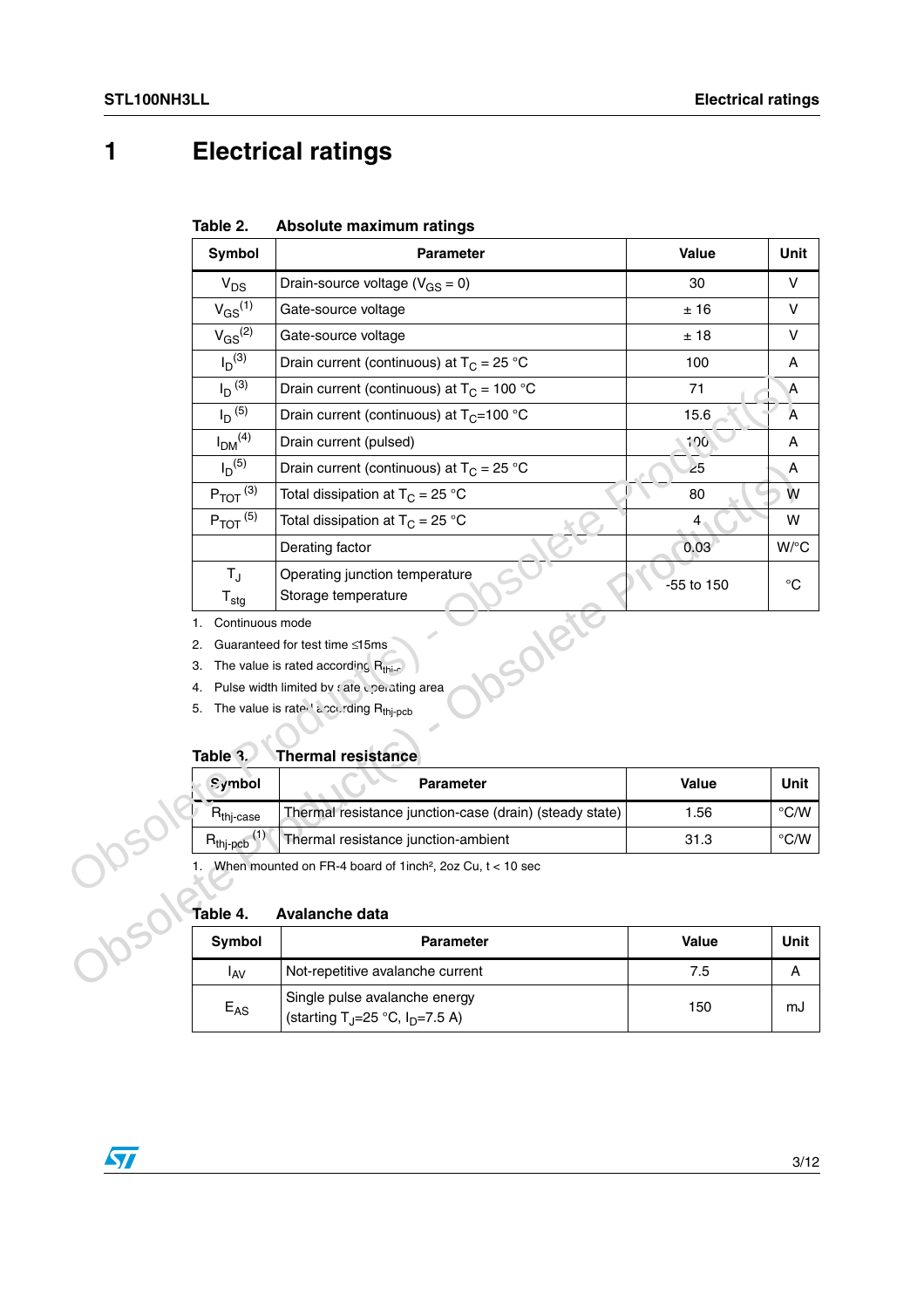## <span id="page-3-0"></span>**2 Electrical characteristics**

 $(T_{\text{CASE}} = 25^{\circ} \text{C}$  unless otherwise specified)

| Symbol                  | <b>Parameter</b>                                    | <b>Test conditions</b>                                                                       | Min. | Typ.            | Max.            | Unit     |
|-------------------------|-----------------------------------------------------|----------------------------------------------------------------------------------------------|------|-----------------|-----------------|----------|
| $V_{(BR)DSS}$           | Drain-source breakdown<br>voltage                   | $I_D = 250 \mu A$ , $V_{GS} = 0$                                                             | 30   |                 |                 | v        |
| <b>I</b> <sub>DSS</sub> | Zero gate voltage drain<br>current ( $V_{GS} = 0$ ) | $V_{DS}$ = Max rating,<br>$V_{DS}$ = Max rating @ 125 °C                                     |      |                 | 10              | μA<br>μA |
| l <sub>GSS</sub>        | Gate body leakage current<br>$(V_{DS} = 0)$         | $V_{GS} = \pm 16 V$                                                                          |      |                 | $-100$          | nA       |
| $V_{GS(th)}$            | Gate threshold voltage                              | $V_{DS} = V_{GS}$ , $I_D = 250 \mu A$                                                        |      |                 | 2.5             | $\vee$   |
| $R_{DS(on)}$            | Static drain-source on<br>resistance                | $V_{GS}$ = 10 V, I <sub>D</sub> = 12.5 A<br>V <sub>GS</sub> = 4.5 V, I <sub>D</sub> = 12.5 A |      | 0.0032<br>0.004 | 0.0035<br>0.005 | Ω<br>Ω   |

#### **Table 5. On/off states**

#### **Table 6. Dynamic**

|          | טטי י                                             | current ( $V_{GS} = 0$ )                                                      | $V_{DS}$ = Max rating @125 °C                                           |      |                   | 10              | μA                   |
|----------|---------------------------------------------------|-------------------------------------------------------------------------------|-------------------------------------------------------------------------|------|-------------------|-----------------|----------------------|
|          | $I_{GSS}$                                         | Gate body leakage current<br>$(V_{DS} = 0)$                                   | $V_{GS} = \pm 16$ V                                                     |      |                   | 120             | nA                   |
|          | $V_{GS(th)}$                                      | Gate threshold voltage                                                        | $V_{DS} = V_{GS}$ , $I_D = 250 \mu A$                                   | 1    |                   | 2.5             | V                    |
|          | $R_{DS(on)}$                                      | Static drain-source on<br>resistance                                          | $V_{GS}$ = 10 V, $I_{D}$ = 12.5 A<br>$V_{GS}$ = 4.5 V, $I_{D}$ = 12.5 A |      | 0.0032<br>0.004   | 0.0035<br>0.005 | $\Omega$<br>$\Omega$ |
|          | Table 6.                                          | <b>Dynamic</b>                                                                |                                                                         |      |                   |                 |                      |
|          | Symbol                                            | <b>Parameter</b>                                                              | <b>1est conditions</b>                                                  | Min. | Typ.              | Max.            | Unit                 |
|          | $g_{\text{fs}}^{(1)}$                             | Forward transconductance                                                      | $1/2s$ = 10 V, I <sub>D</sub> = 12.5 A                                  |      | 30                |                 | S                    |
|          | $C_{iss}$<br>$C_{\text{oss}}$<br>$C_{\text{rss}}$ | Input capacitance<br>Output capacit in te<br>Reverse transfer<br>capaction of | $V_{DS} = 25 V$ , f=1 MHz,<br>$V_{GS}=0$                                |      | 4450<br>655<br>50 |                 | pF<br>pF<br>pF       |
|          | $Q_{q}$<br>$Q_{gs}$<br>$G_{y}$                    | ictal gate charge<br>Gate-source charge<br>Gate-drain charge                  | $V_{DD} = 15 V, I_D = 25 A$<br>$V_{GS} = 4.5 V$<br>(see Figure 8)       |      | 30<br>12.5<br>10  | 40              | пC<br>nC<br>nC       |
|          | $R_G$                                             | Gate input resistance                                                         | $f=1$ MHz Gate DC Bias = 0<br>Test signal level = $20$ mV<br>open drain | 1    | $\overline{c}$    | 3               | $\Omega$             |
| Jusole's |                                                   | Pulsed: pulse duration=300 µs, duty cycle 1.5%                                |                                                                         |      |                   |                 |                      |

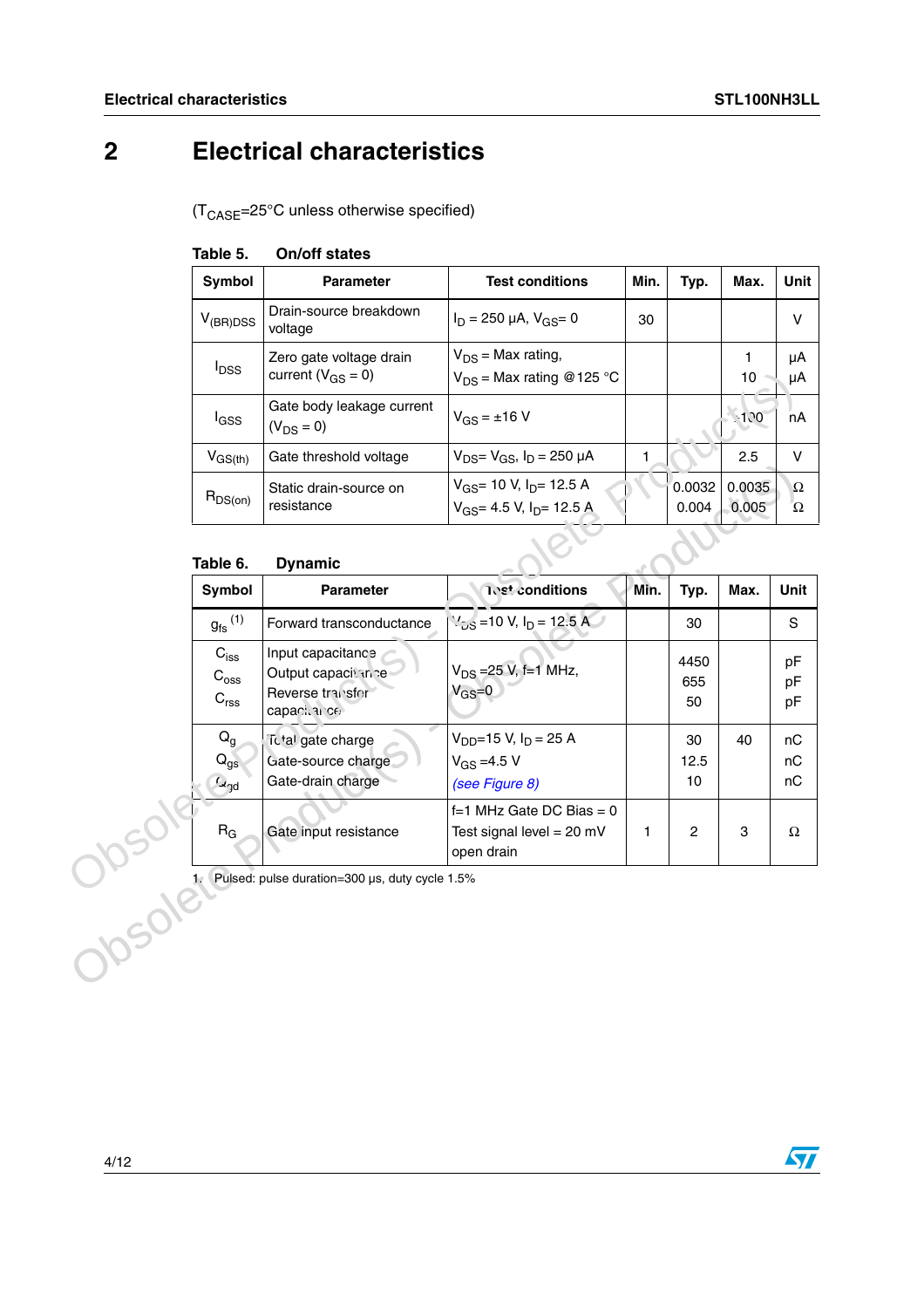| <b>Symbol</b>                           | <b>Parameter</b>                                                    | <b>Test conditions</b>                                                                              | Min. | Typ.                | Max. | Unit                 |
|-----------------------------------------|---------------------------------------------------------------------|-----------------------------------------------------------------------------------------------------|------|---------------------|------|----------------------|
| $I_{d(on)}$<br>t,<br>$I_{d(off)}$<br>t, | Turn-on delay time<br>Rise time<br>Turn-off delay time<br>Fall time | $V_{DD}$ =15 V, I <sub>D</sub> = 12.5 A,<br>$R_G = 4.7 \Omega$ , $V_{GS} = 10 V$<br>(see Figure 14) |      | 18<br>50<br>75<br>8 |      | ns<br>ns<br>ns<br>ns |

<span id="page-4-0"></span>**Table 7. Switching times**

#### **Table 8. Source drain diode**

| Symbol<br>Parameter                 |                                                                                                | <b>Test conditions</b>                                                              | Min | Typ.            | <b>Max</b> | Unit          |
|-------------------------------------|------------------------------------------------------------------------------------------------|-------------------------------------------------------------------------------------|-----|-----------------|------------|---------------|
| $I_{SD}$                            | Source-drain current                                                                           |                                                                                     |     |                 | 25         | $\Lambda$     |
| $I_{SDM}$ <sup>(1)</sup>            | Source-drain current (pulsed)                                                                  |                                                                                     |     |                 | 100        | A             |
| $V_{SD}$ <sup>(2)</sup>             | Forward on voltage                                                                             | $I_{SD} = 25 A, V_{GS} = 0$                                                         |     |                 | 1.3        | $\mathsf{V}$  |
| $t_{rr}$<br>$Q_{rr}$<br><b>IRRM</b> | Reverse recovery time<br>Reverse recovery charge<br>Reverse recovery current                   | $I_{SD} = 25 A$ ,<br>di/dt = 100 A/ $\mu$ s,<br>V <sub>DD</sub> =25 \/, 7  = 130 °C |     | 32<br>34<br>2.1 |            | ńs<br>nC<br>A |
| 1.                                  | Pulse width limited by safe operating area<br>2. Pulsed: pulse duration=300µs, duty cycle 1.5% |                                                                                     |     |                 |            |               |
|                                     | Josolete Production                                                                            |                                                                                     |     |                 |            |               |

 $\sqrt{2}$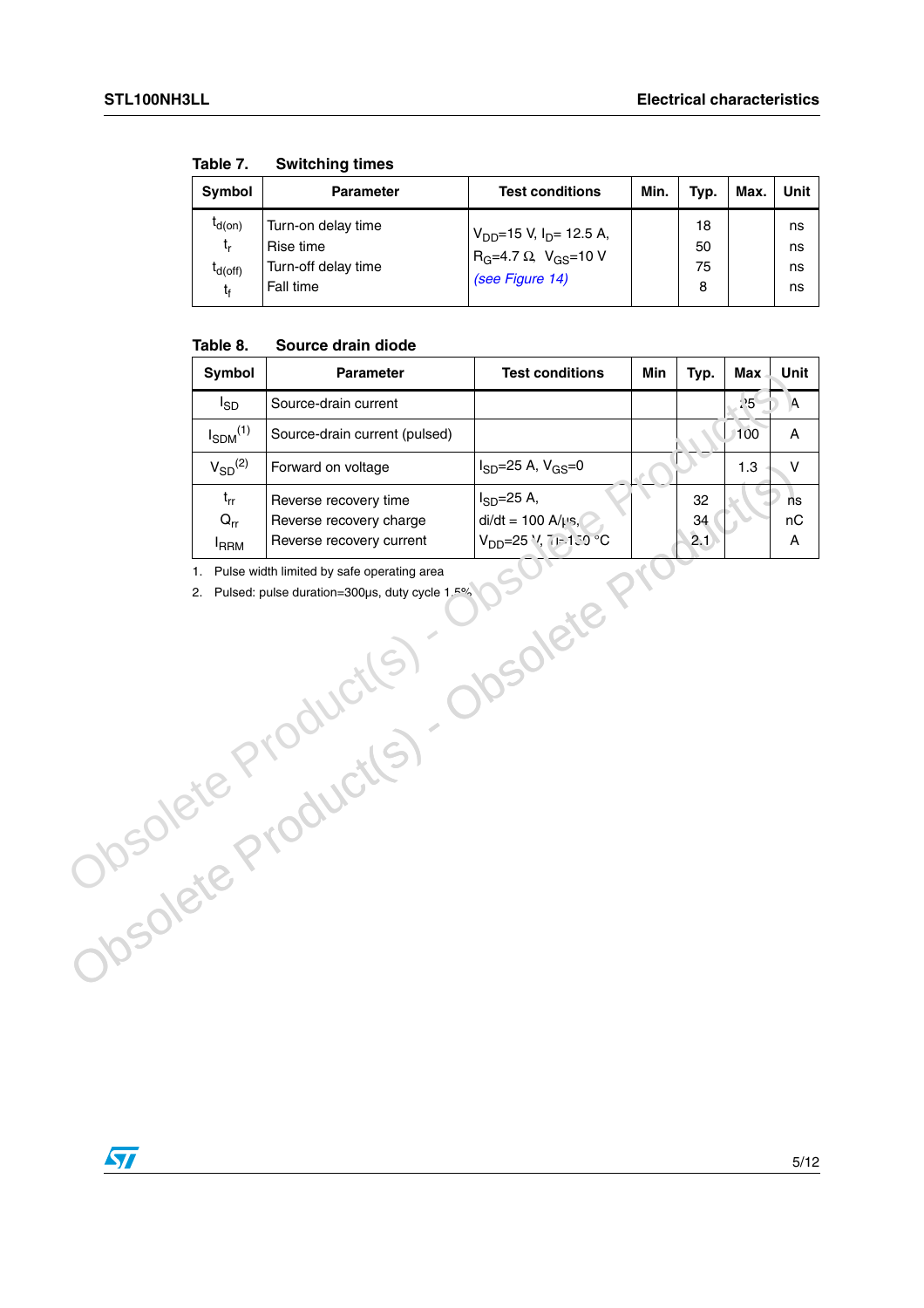### <span id="page-5-0"></span>**2.1 Electrical characteristics (curves)**

<span id="page-5-1"></span>

<span id="page-5-2"></span>

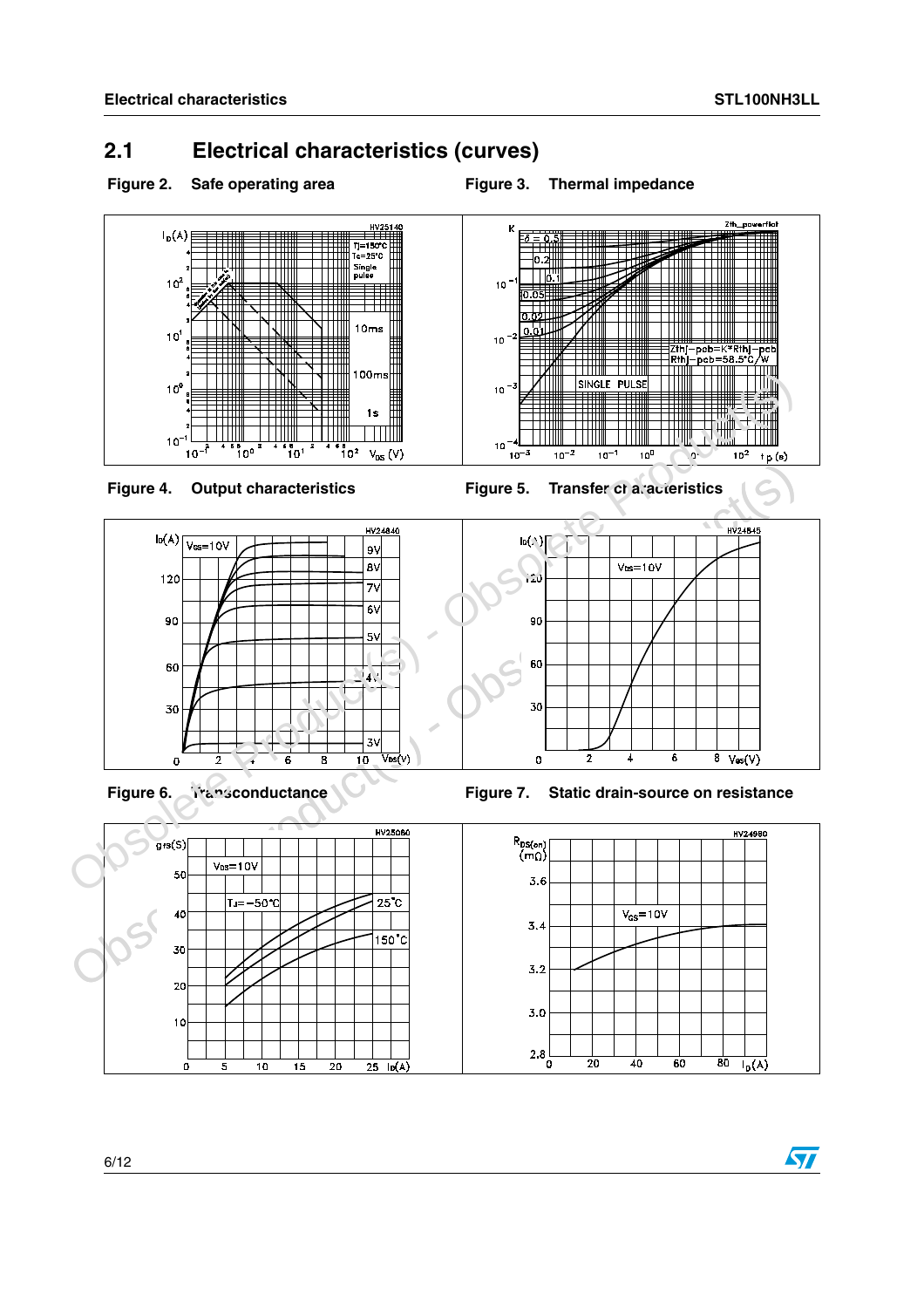# HV24830  $V_{GS}(V)$  $12$  $V_{DD} = 15V$  $I<sub>D</sub>=25A$ Ķ  $\epsilon$

# **Figure 10. Normalized gate threshold voltage**



<span id="page-6-0"></span>**Figure 8. Gate charge vs gate-source voltage Figure 9. Capacitance variations**



**Figure 11. Normalized on resistance vs temperature**



**Figure 12. Source-drain diode forward characteristics**



 $\overline{100}$   $\overline{I_{SD}(A)}$ 





 $0.8<sub>0</sub>$ 

 $\overline{20}$ 

 $40$ 

 $60$ 

 $80$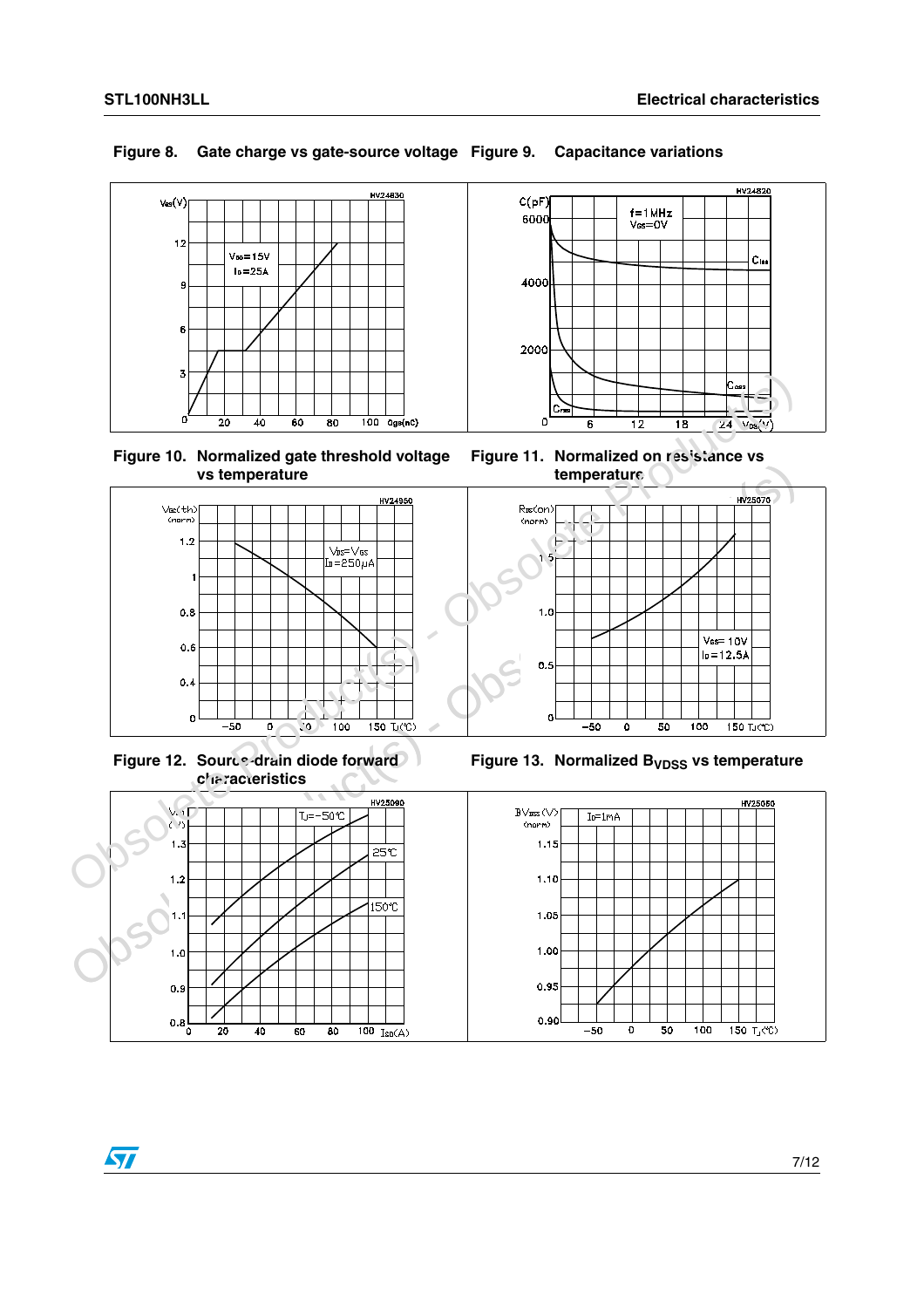## <span id="page-7-0"></span>**3 Test circuit**

<span id="page-7-1"></span>**Figure 14. Switching times test circuit for resistive load**













**Figure 15. Gate charge test circuit**







 $\sqrt{2}$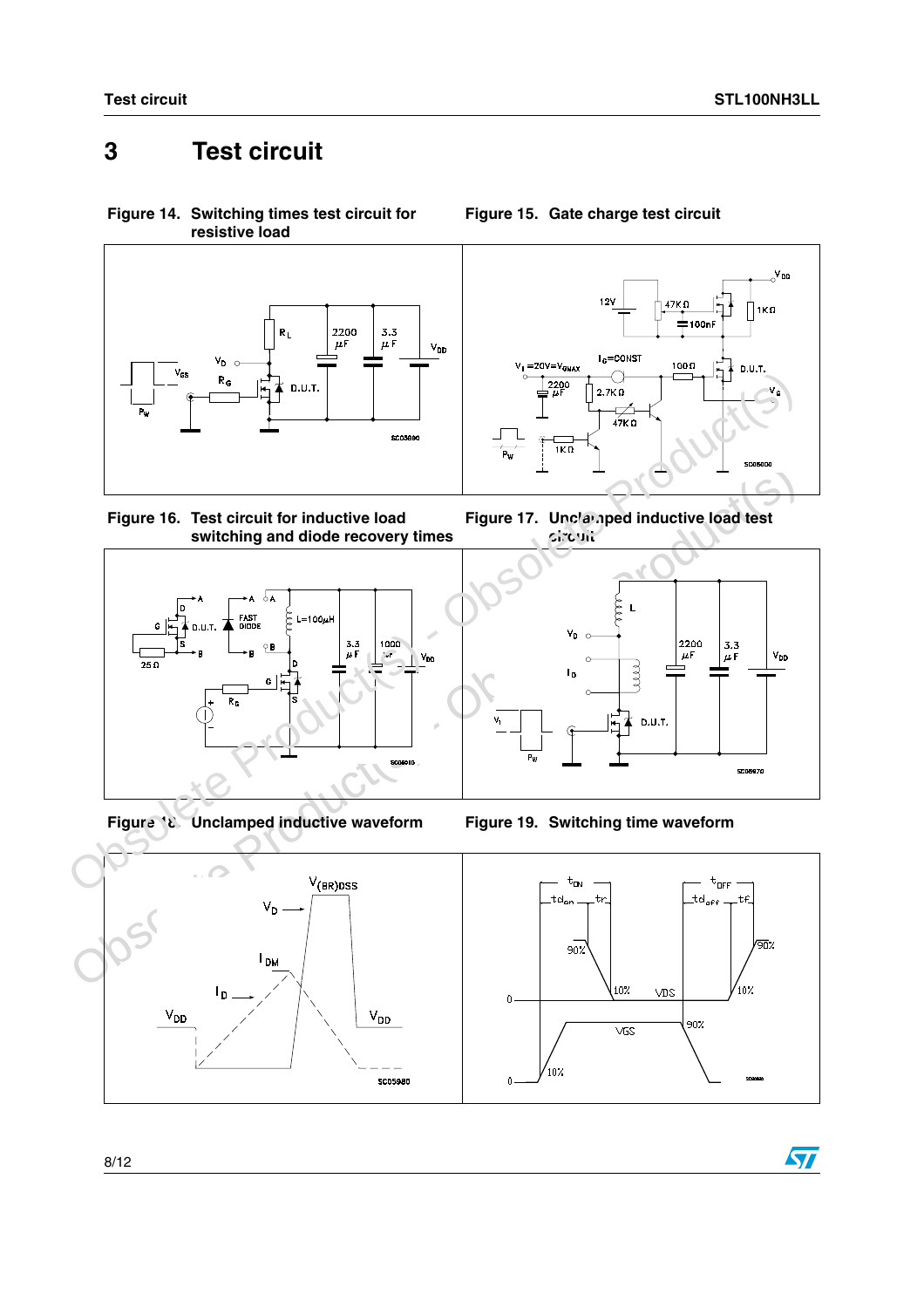### <span id="page-8-0"></span>**4 Package mechanical data**

In order to meet environmental requirements, ST offers these devices in ECOPACK® packages. These packages have a Lead-free second level interconnect . The category of second level interconnect is marked on the package and on the inner box label, in compliance with JEDEC Standard JESD97. The maximum ratings related to soldering conditions are also marked on the inner box label. ECOPACK is an ST trademark. ECOPACK specifications are available at: *[www.st.com](http://www.st.com)*

Obsolete Product(s) - Obsolete Product(s)<br>Obsolete Product(s) - Obsolete Product(s)<br>Obsolete Product(s) -

Obsolete Product(s) - Obsolete Product(s)

 $\sqrt{2}$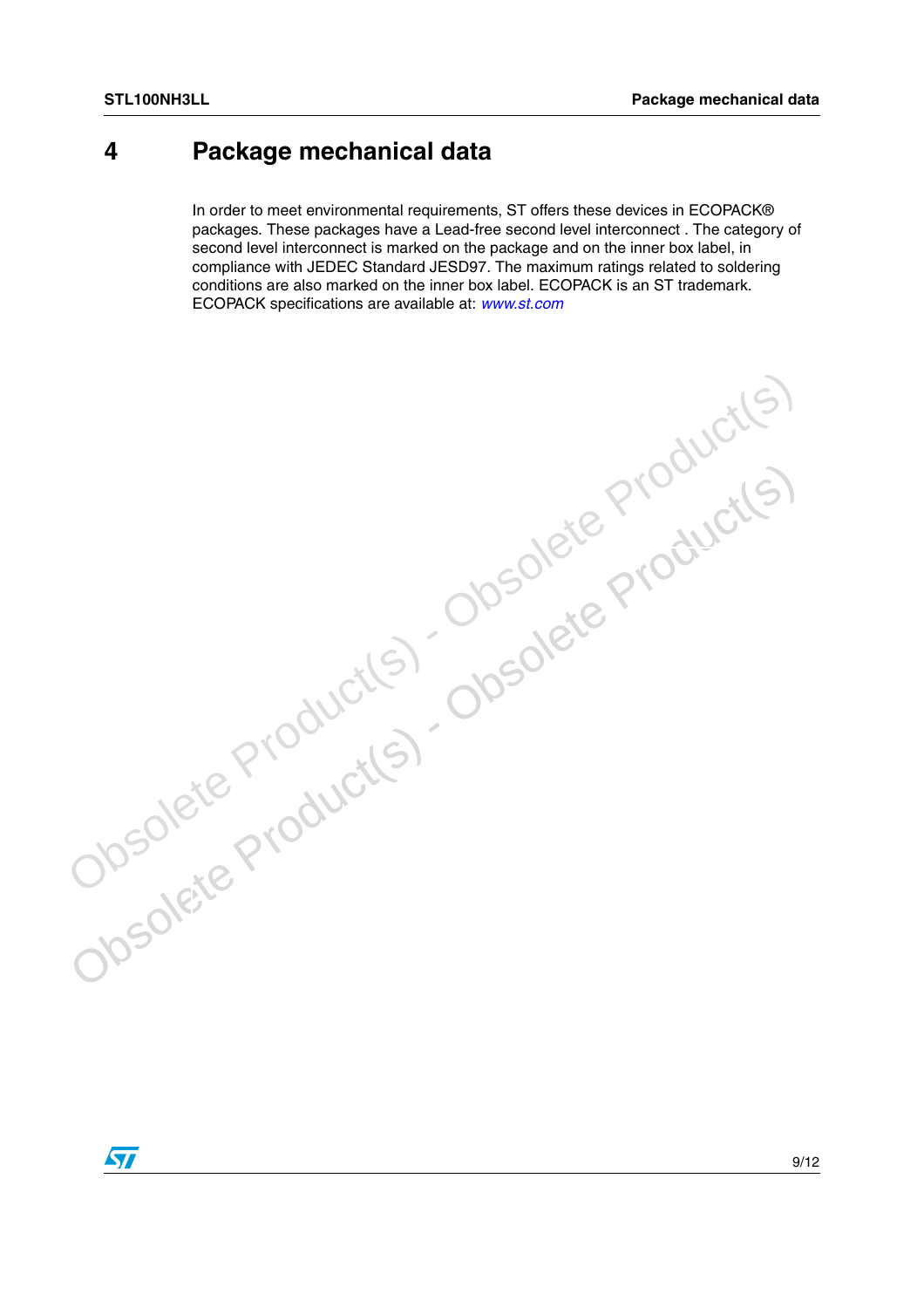| PowerFLAT™ (6x5) MECHANICAL DATA |      |            |       |       |        |        |  |
|----------------------------------|------|------------|-------|-------|--------|--------|--|
|                                  |      | mm.        |       |       | inch   |        |  |
| DIM.                             | MIN. | <b>TYP</b> | MAX.  | MIN.  | TYP.   | MAX.   |  |
| A                                | 0.80 | 0.83       | 0.93  | 0.031 | 0.032  | 0.036  |  |
| A1                               |      | 0.02       | 0.05  |       | 0.0007 | 0.0019 |  |
| A <sub>3</sub>                   |      | 0.20       |       |       | 0.007  |        |  |
| b                                | 0.35 | 0.40       | 0.47  | 0.013 | 0.015  | 0.018  |  |
| D                                |      | 5.00       |       |       | 0.196  |        |  |
| D <sub>1</sub>                   |      | 4.75       |       |       | 0.187  |        |  |
| D <sub>2</sub>                   | 4.15 | 4.20       | 4.25  | 0.163 | 0.165  | 0.167  |  |
| E                                |      | 6.00       |       |       | 0233   |        |  |
| E <sub>1</sub>                   |      | 5.75       |       |       | 0.226  |        |  |
| E <sub>2</sub>                   | 3.43 | 3.48       | 3.53  | 0.135 | 0.137  | 0.139  |  |
| E <sub>4</sub>                   | 2.58 | 2.63       | 2.68  |       | 0.103  | 0.105  |  |
| e                                |      | 1.27       |       |       | 0.050  |        |  |
| L                                | 0.70 | 0.80       | (2.9) | 0.027 | 0.031  | 0.035  |  |



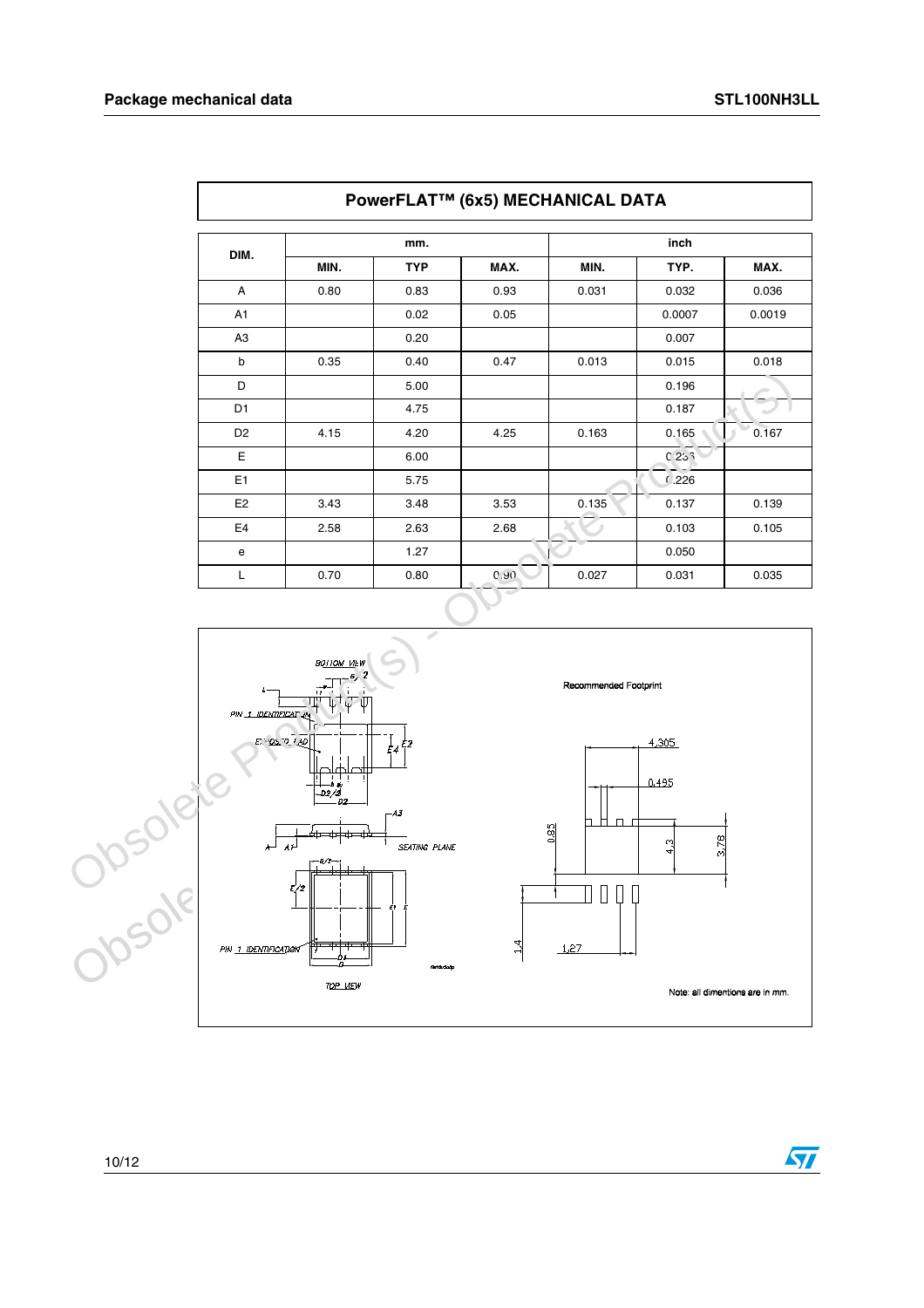## <span id="page-10-0"></span>**5 Revision history**

| Table 9. | <b>Document revision history</b> |  |
|----------|----------------------------------|--|
|----------|----------------------------------|--|

|                                          | <b>Date</b> | Revision       | <b>Changes</b>                                                            |  |  |
|------------------------------------------|-------------|----------------|---------------------------------------------------------------------------|--|--|
|                                          | 18-Apr-2005 | $\mathbf{1}$   | <b>First Release</b>                                                      |  |  |
|                                          | 20-Jun-2005 | $\overline{c}$ | Updated mechanical data                                                   |  |  |
|                                          | 22-Jun-2005 | 3              | New Rg value on Table 7                                                   |  |  |
|                                          | 10-Oct-2005 | $\overline{4}$ | Inserted ecopack indication                                               |  |  |
|                                          | 09-Jan-2006 | 5              | New footprint                                                             |  |  |
|                                          | 08-Mar-2006 | 6              | New template                                                              |  |  |
|                                          | 29-Jun-2006 | $\overline{7}$ | Modified curves, see Figure 2 and Figure 3                                |  |  |
|                                          | 04-Sep-2006 | 8              | The document has been reformatted, no content change                      |  |  |
|                                          | 04-Jan-2007 | 9              | New updated on Table 2                                                    |  |  |
|                                          | 10-Dec-2007 | 10             | Updated data on Table 4: Avalanche data                                   |  |  |
|                                          | 20-Mar-2008 | 11             | New V <sub>GS</sub> max. value inserted on <i>Table 4: Avalanche data</i> |  |  |
| <b>Incolete</b><br>Josolete Productis) C |             |                |                                                                           |  |  |